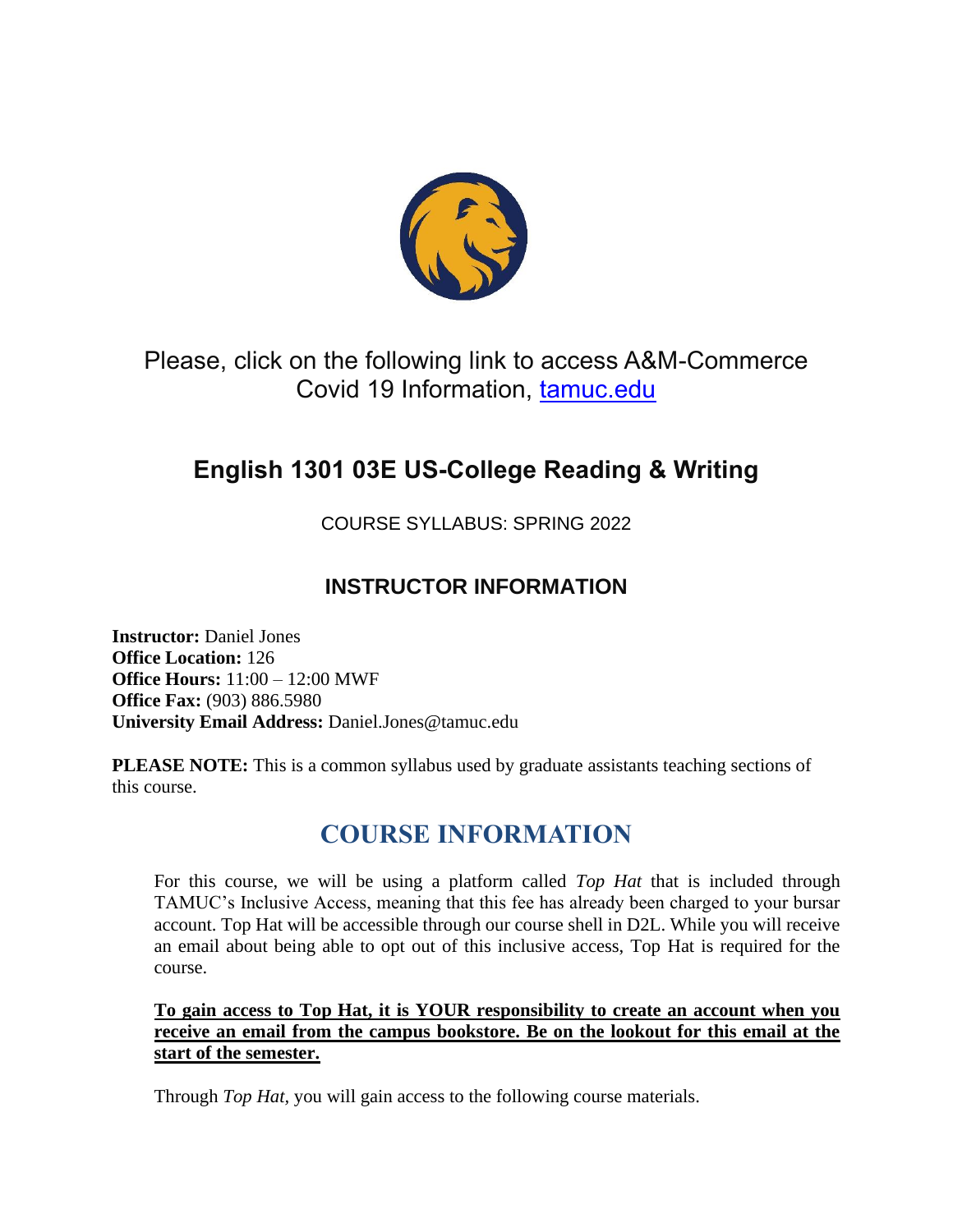*Writing Inquiry 2nd Edition*. Eds. Jessica Pauszek, Shannon Carter, Donna Dunbar-Odom, and Tabetha Adkins. Fountainhead Press, 2019.

### **Course Description:**

English 1301 Introduces students to writing as an extended, complex, recursive process and prepares students for English 1302, which more rigorously examines the forms and structures of argument and means to approaching multiple audiences. In 1301 students will write weekly, and will work on essay organization and development. The course will emphasize close reading, summarizing, and analysis of expository texts, including student writing.

### **Student Learning Outcomes:**

- 1. Students will be able to analyze, evaluate, or solve problems when given a set of circumstances, data, texts, or art.
- 2. In written, oral, and/or visual communication, A&M-Commerce students will communicate in a manner appropriate to audience and occasion, with an evident message and organizational structure.
- 3. Students will be able to work together toward a shared purpose relevant to the course or discipline with a sense of shared responsibility for meeting that purpose.
- 4. Students will understand and practice academic honesty.

## **COURSE REQUIREMENTS**

### **Instructional / Methods / Activities Assessments**

**Major Writing Assignments (WAs): See** *Writing Inquiry* **for full descriptions of WAs**

## **GRADING**

**Final grades in this course will be based on the following scale:** 

**A = 900-1000 B = 800-899 C = 700-799 D = 600-699 F = 599 or Below**

| <b>Assignment Name</b>                                   | <b>Points For Grade</b> |
|----------------------------------------------------------|-------------------------|
| Writing Assignment #1: Narrating Literacy                | 150                     |
| Writing Assignment #2: Expanding Literacy                | 150                     |
| Writing Assignment #3: Group Presentation and Reflection | 150                     |
| Writing Assignment #4: Tensions in Literacy              | 150                     |
| Writing Assignment #5: Final Reflective Project          | <b>200</b>              |
| Quizzes/Participation/Top Hat                            | 100                     |
| In-class writing/Reading Responses/Homework (Journal)    | 100                     |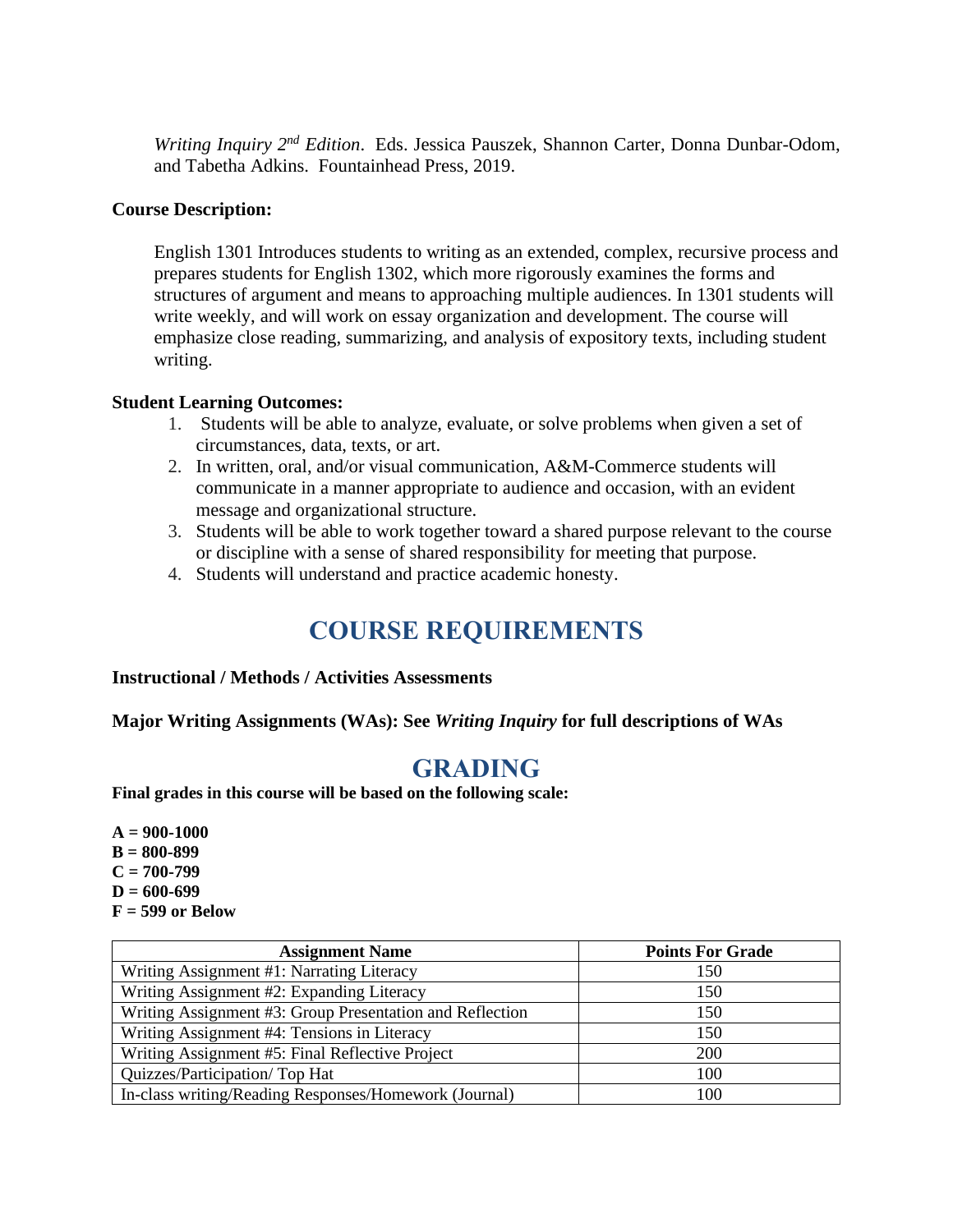# **TECHNOLOGY REQUIREMENTS**

You will need:

Flash drive or other means (dropbox.com account, for example) of storing digital versions of the essays and other written material you generate (always, always keep a backup of everything you turn in!)

- A valid, working email address that you check often (everyday)
- Regular internet access (additional readings available online)

• Access to a computer with a word processing program and a printer (assignments must be typed and printed)

• Ability to print 30-50 pages throughout the semester (funds, ink, paper, etc.)

• Many teachers require students to access an eCollege course shell for supplemental course information

# **COMMUNICATION AND SUPPORT**

If you have any questions or are having difficulties with the course material, please contact your instructor.

## **Technical Support**

If you are having technical difficulty with any part of Brightspace, please contact Brightspace Technical Support at 1-877-325-7778. Other support options can be found here:

<https://community.brightspace.com/support/s/contactsupport>

## **Interaction with Instructor Statement**

I will respond to your emails within 48 hours on weekdays. If you do not hear from me in that time frame (and 72 hours on weekends), please contact again. Remember, email glitches sometimes. So, always email again if you do not hear a response.

## **Grievance Procedure:**

Students who have concerns regarding their courses should first address those concerns with the assigned instructor in order to reach a resolution. Students who are unsatisfied with the outcome of that conversation or have not been able to meet individually with their instructor, whether in person, by email, by telephone, or by another communication medium, should then schedule an appointment with the Director of Writing, Dr. Ashanka Kumari, by emailing her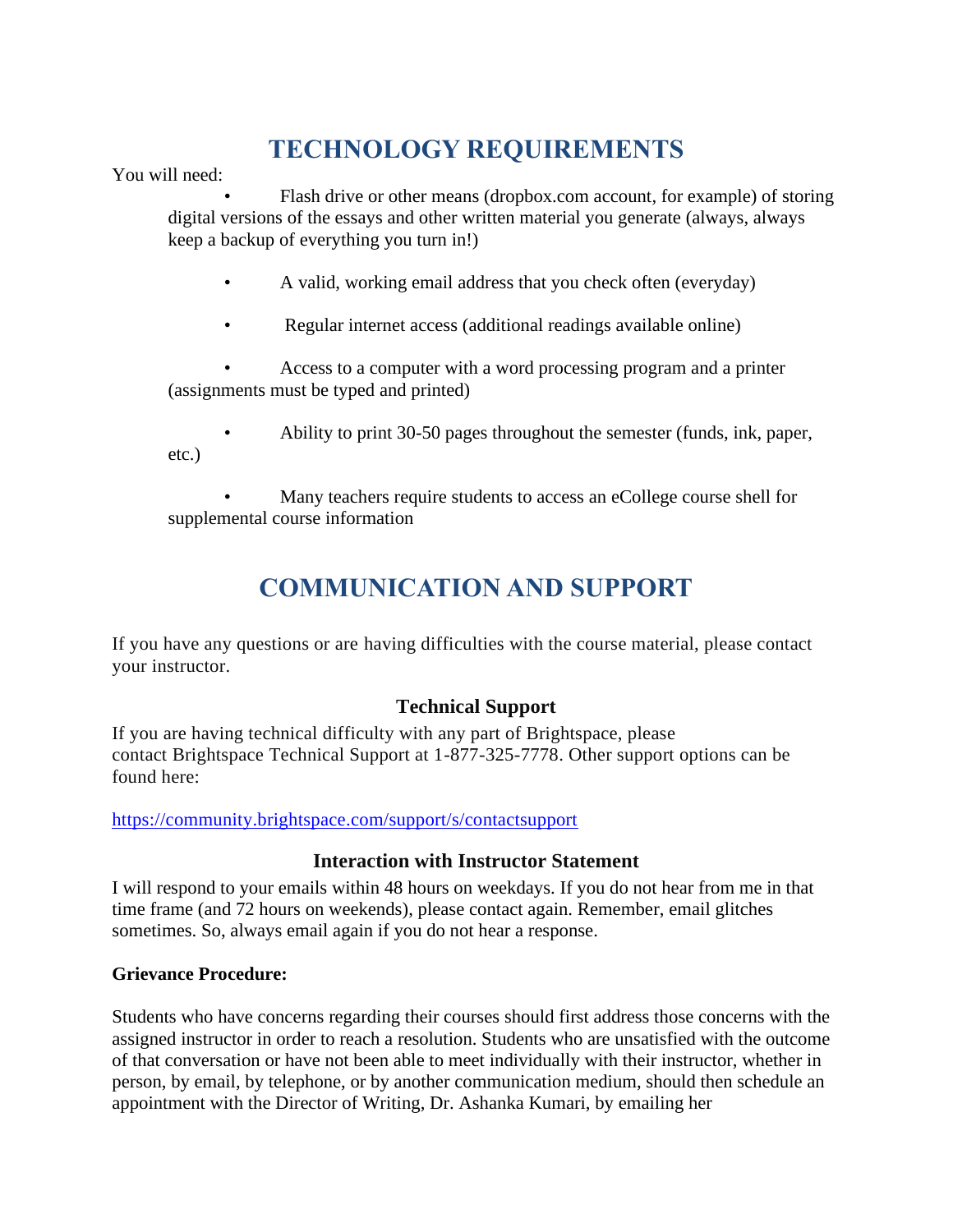[\(ashanka.kumari@tamuc.edu\)](mailto:ashanka.kumari@tamuc.edu). Before an appointment is scheduled, the student must provide clearly documented and explained issues as to why the meeting is being requested. **The student must also state when they discussed the issue** *in person or via phone (not email)* **with the instructor already.** 

Where applicable, students should also consult University Procedure 13.99.99.R0.05 ("Student Appeal of Instructor Evaluation").

## **Departmental Chain of Command for ENG 100/1301/1302 courses: Instructor -> Dr. Ashanka Kumari, Director of Writing -> Dr. Karen Roggenkamp, Assistant Department Head or Dr. Hunter Hayes, Department Head**

## **Writing Center:**

The Writing Center offers writers free, one-on-one assistance. We currently only offer 45min, online sessions that writers can book from our website: www.tamuc.edu/writing-center We welcome all writers, majors, and disciplines—undergraduate and graduate students alike (faculty and staff too!). Research shows that all workers benefit from sharing their work with a focused reader. The Writing Center staff is trained to support writers in any stage of the writing process (from the blank page to polishing sentences), and we work with writers to verbalize writing goals and to stay on track with larger writing projects. We work with any form of writing (academic and nonacademic). The writers with whom we work usually bring projects like important emails, weekly writing assignments, midterm and final essays, and theses and dissertations. Contact us with any questions here: [writingcenter@tamuc.edu](mailto:writingcenter@tamuc.edu)

## **Collection of Data for Measuring Institutional Effectiveness**

In order to measure the level of compliance with the university's Institutional Effectiveness guidelines, throughout the semester, I will collect some of the ungraded texts you produce. The texts will be part of a portfolio created on your behalf and will be measured to ensure that our program "promotes practices that result in higher student academic achievement; an enhanced student experience; aligned and transparent decisions; and readily available information for improvement, accountability, and accreditation" (see "Department of Institutional Effectiveness,"

[http://www.tamuc.edu/aboutus/institutionalEffectiveness/default.aspx\)](http://www.tamuc.edu/aboutus/institutionalEffectiveness/default.aspx). This is solely an assessment of program effectiveness and in no way affects students' course grades or GPAs.

## **COURSE AND UNIVERSITY PROCEDURES/POLICIES Course Specific Procedures:**

### *Attendance Policy*

Attending class is to your advantage. I am not responsible for reminding you to attend class or for providing you with material if you miss class. If you miss classes during the semester, you **seriously endanger** your ability to master the course material, participate in important class activities, and possibly miss critical assignment due dates. Daily quizzes or short writing assignments may be given at the beginning of class and cannot be made up. If you know you will miss class for a legitimate reason (medical appointment, sick child, funeral, etc.), or for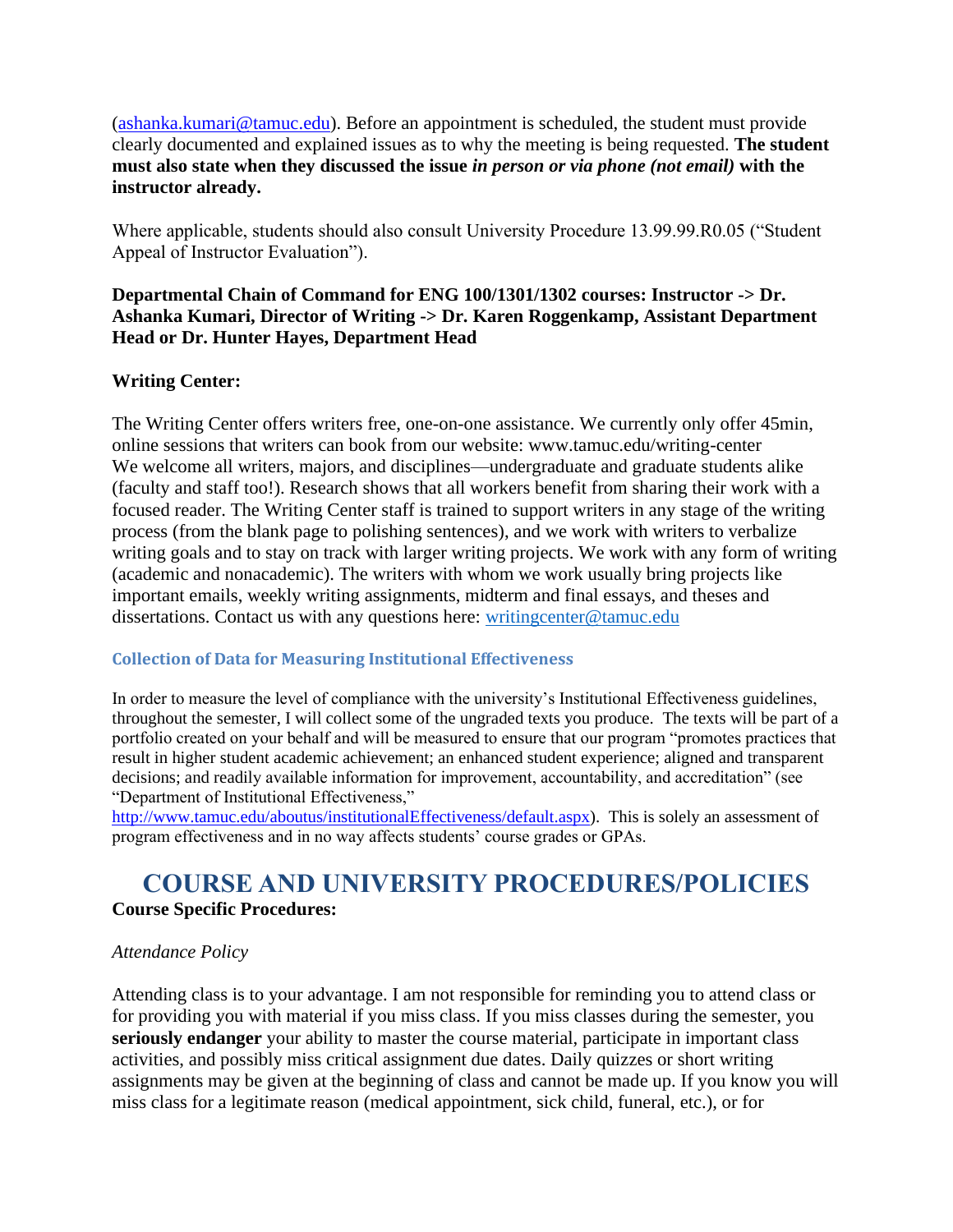university sanctioned events and military events/requirements, then speak with/email me *ahead of time*, so we can make arrangements for you to submit work **early** for full credit.

Homework is collected at the beginning of class. You must attend the full class period to submit any assignments due that day. You may not send it with another student, email it to me in lieu of a hardcopy, or submit it at the beginning of class and then leave. Students are expected to deal with each other and the instructor in a professional, courteous manner.

**There will be no cell phone use during class time**. If you have an emergency and are expecting a phone call, notify your professor before class begins, set your phone to vibrate, then leave the room to talk on your phone. *Academic Honesty/ Plagiarism* 

The official departmental policy: "Instructors in the Department of Literature and Languages do not tolerate plagiarism and other forms of academic dishonestly. Instructors uphold and support the highest academic standards, and students are expected to do likewise. Penalties for students guilty of academic dishonesty include disciplinary probation, suspension, and expulsion. (Texas A&M University-Commerce Code of Student Conduct 5.b [1,2,3])

If you ever have any questions about a particular use of a source, always ask your instructor. They want you to avoid plagiarism, too, so they will help you do so whenever and wherever they can. Do what you can to take advantage of this support—to look innocent in addition to being innocent when it comes to charges of plagiarism.

Students guilty of academic dishonesty of plagiarism can expect to fail the assignment in question or the entire course depending on the nature of the incident.

#### *On University-Sanctioned Activities*

To accommodate students who participate in university-sanctioned activities, the First-Year Composition Program offers sections of this course at various times of the day and week. If you think that this course may conflict with a university-sanctioned activity in which you are involved--athletics, etc.--please see your instructor after class on the first day*.* 

#### **University Specific Procedures:**

**Tenets of Common Behavior statement:** All students enrolled at the university shall follow the tenets of common decency and acceptable behavior conducive to a positive learning environment. (See current Student Guidebook);

**Campus Concealed Carry statement:** Campus Concealed Carry - Texas Senate Bill - 11 (Government Code 411.2031, et al.) authorizes the carrying of a concealed handgun in Texas A&M University-Commerce buildings only by persons who have been issued and are in possession of a Texas License to Carry a Handgun. Qualified law enforcement officers or those who are otherwise authorized to carry a concealed handgun in the State of Texas are also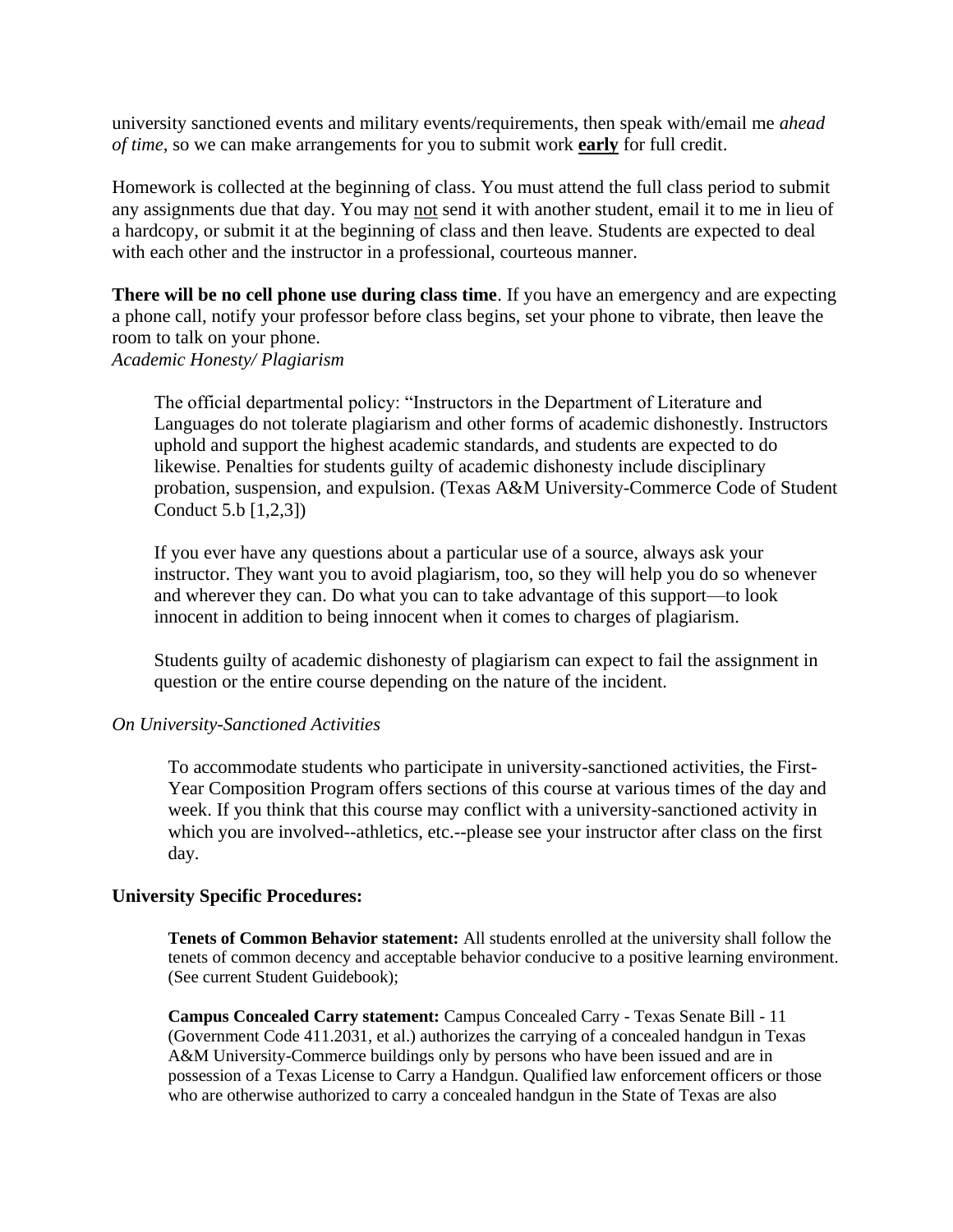permitted to do so. Pursuant to Penal Code (PC) 46.035 and A&MCommerce Rule 34.06.02.R1, license holders may not carry a concealed handgun in restricted locations. For a list of locations, please refer to

((http://www.tamuc.edu/aboutUs/policiesProceduresStandardsStatements/rulesProcedure s/34SafetyOfEmployeesAndStudents/34.06.02.R1.pdf) and/or consult your event organizer). Pursuant to PC 46.035, the open carrying of handguns is prohibited on all A&M-Commerce campuses. Report violations to the University Police Department at 903-886-5868 or 9-1-1.

**Nondiscrimination notice:** A&M–Commerce will comply in the classroom, and in online courses, with all federal and state laws prohibiting discrimination and related retaliation on the basis of race, color, religion, sex, national origin, disability, age, genetic information or veteran status. Further, an environment free from discrimination on the basis of sexual orientation, gender identity, or gender expression will be maintained.

**Students with Disabilities information:** The Americans with Disabilities Act (ADA) is a federal anti-discrimination statute that provides comprehensive civil rights protection for persons with disabilities. Among other things, this legislation requires that all students with disabilities be guaranteed a learning environment that provides for reasonable accommodation of their disabilities. If you have a disability requiring an accommodation, please contact:

> Student Disability Resources & Services Texas A&M University-Commerce Gee Library, Room 162 Phone (903) 886-5150 or (903) 886-5835 Fax (903) 468- 8148 StudentDisabilityServices@tamuc.edu

## **COURSE OUTLINE / CALENDAR**

#### **Weekly Schedule:**

The instructor reserves the right to adjust this schedule throughout the semester to accommodate for class needs, unexpected weather, etc.

#### **Week 1: Introduction & Part I: Getting Started and Staying on Track**

January 12: Introduction to *Writing Inquiry*, Top Hat, and Course January 14: "Learning Habits of Reflection", "Active Reading", "Writing as a Process", Plagiarism, Go Over Writing Assignment #1

#### **Week 2: Part I: Getting Started and Staying on Track**

January 17: **MLK, Jr. Day- Campus Closed**

January 19**:** "What is Literacy", Identity Kit Activity; begin writing in class for WA 1; January 21: Brandt "Sponsors of Literacy"; Interview Protocol, Opperman

#### **Week 3: Chapter 1: Experiencing Literacy**

January 24: Malcolm X, Artifact Activity January 26: García; Anzaldúa January 28: **WA 1 Draft for Peer Review**, Camfield et al.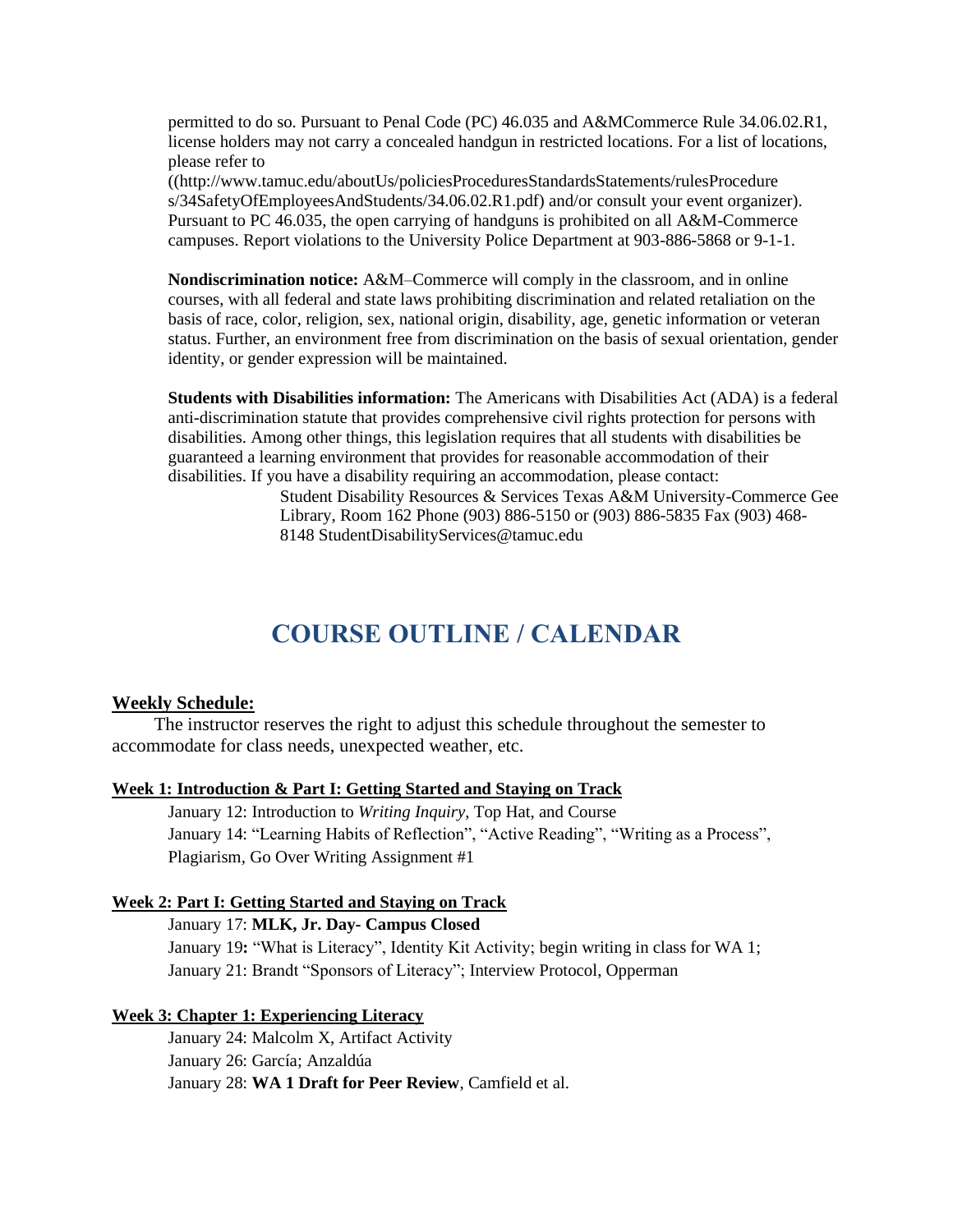#### **Week 4: Chapter 2: Expanding Literacy: Language and Code-Meshing**

January 31: **WA 1 Draft 2 for Instructor**, Green February 2: Ch 2 Introduction of Writing Inquiry; Young; Go Over WA 2 February 4: Begin drafting WA 2

#### **Week 5: Chapter 2: Expanding Literacy: Language and Code-Meshing**

February 7: \***WA 1 Final Draft Due\***, *Dreams and Nightmares* February 9: *Dreams and Nightmares* February 11: *Dreams and Nightmares*

#### **Week 6: Chapter 2: Expanding Literacy: Language and Code-Meshing**

February 14: **WA 2 Draft for Peer Review** February 16: bell hooks February 18: Work on WA 2 in class

#### **Week 7: Midterm Projects**

February 21: **WA 2 Draft 2 for Instructor,** Selections from *Pro(se)letariets* February 23: Selections from *Pro(se)letariets*, Introduce Writing Assignment #3, Assign Groups February 25: Work on Writing Assignment #3

#### **Week 8: Midterm Projects**

February 28: \***WA 2 Final Draft Due\*,** Work on Writing Assignment #3 March 2: Work on Writing Assignment #3 March 4: Work on Writing Assignment #3; Begin Developing Reflection

#### **Week 9: Chapter 3: Dominant, Vernacular, and Marginalized Literacies**

March 7: \***WA 3 Group Presentations Due\*** March 9: \***WA 3 Reflection Due\***; Introduce Chapter 3 and Writing Assignment #4; Mirabelli March 11: Mills, Lesh; Work on WA 4 draft **\*Writer's Journal Check\* Turn in Writer's Journal**

#### **Week 10: SPRING BREAK**

March 14: **Spring Break NO CLASS**  March 16: **Spring Break NO CLASS** March 18: **Spring Break NO CLASS** 

#### **Week 11: Chapter 3: Dominant, Vernacular, and Marginalized Literacies**

March 21: **Student Conferences** March 23: **Student Conferences** March 25: Looking at WA 4 Examples; Begin working on WA 4

#### **Week 12: Chapter 3: Dominant, Vernacular, and Marginalized Literacies (Mid Term Grades)**

March 28: Moss March 30: Carter